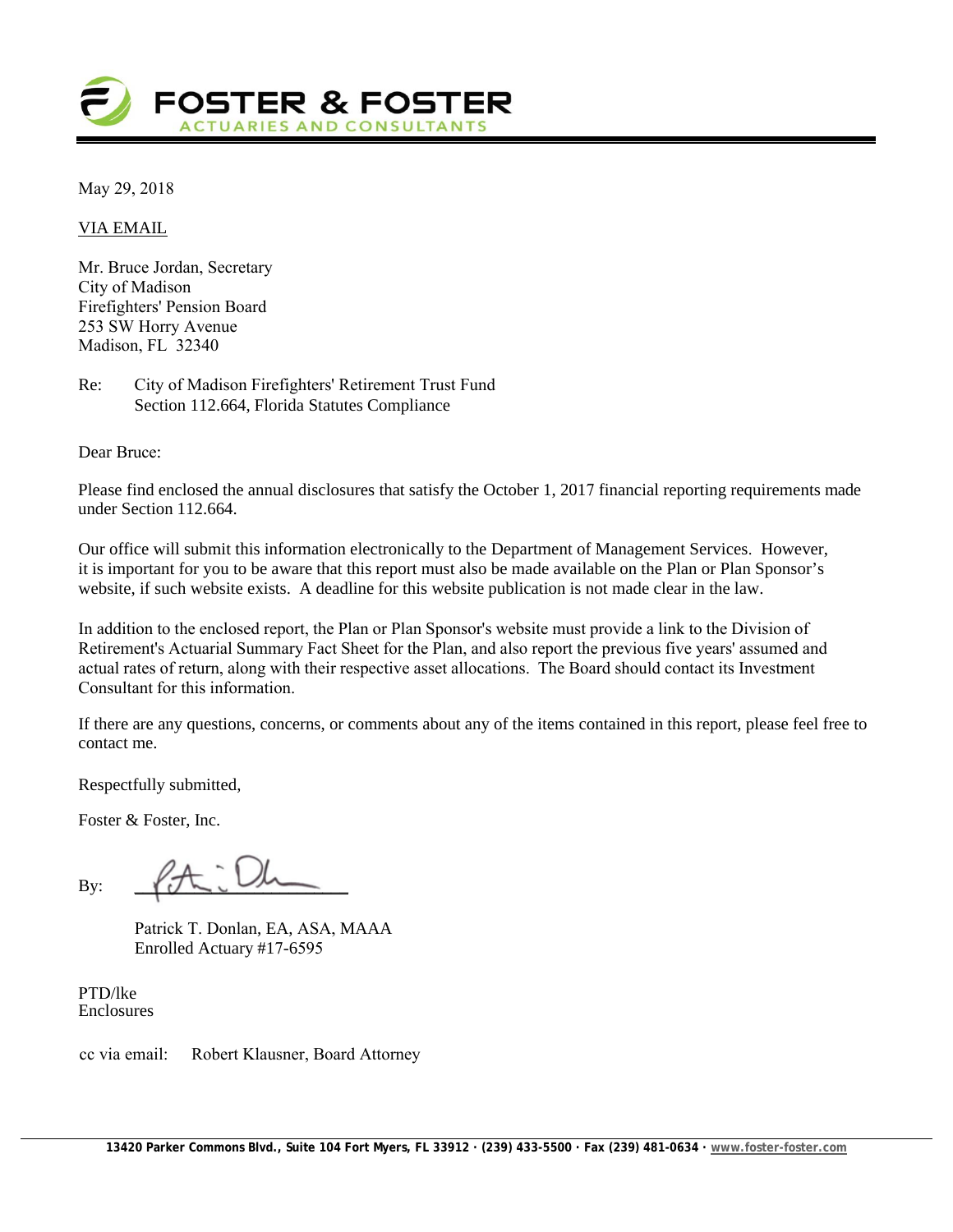## CITY OF MADISON FIREFIGHTERS' RETIREMENT SYSTEM

# SECTION 112.664, FLORIDA STATUTES **COMPLIANCE**

With respect to the reporting standards for defined benefit retirement plans or systems contained in Section 112.664(1), F.S., the actuarial disclosures required under this section were prepared and completed by me or under my direct supervision and I acknowledge responsibility for the results. To the best of my knowledge, the results are complete and accurate, and in my opinion, meet the requirements of Section 112.664(1), Florida Statutes, and Rule 60T-1.0035, Florida Administrative Code.

 $By:$   $\beta + \iota$  Dh Date:  $5/29/2018$ 

Patrick T. Donlan, EA, ASA, MAAA Enrolled Actuary #17-6595

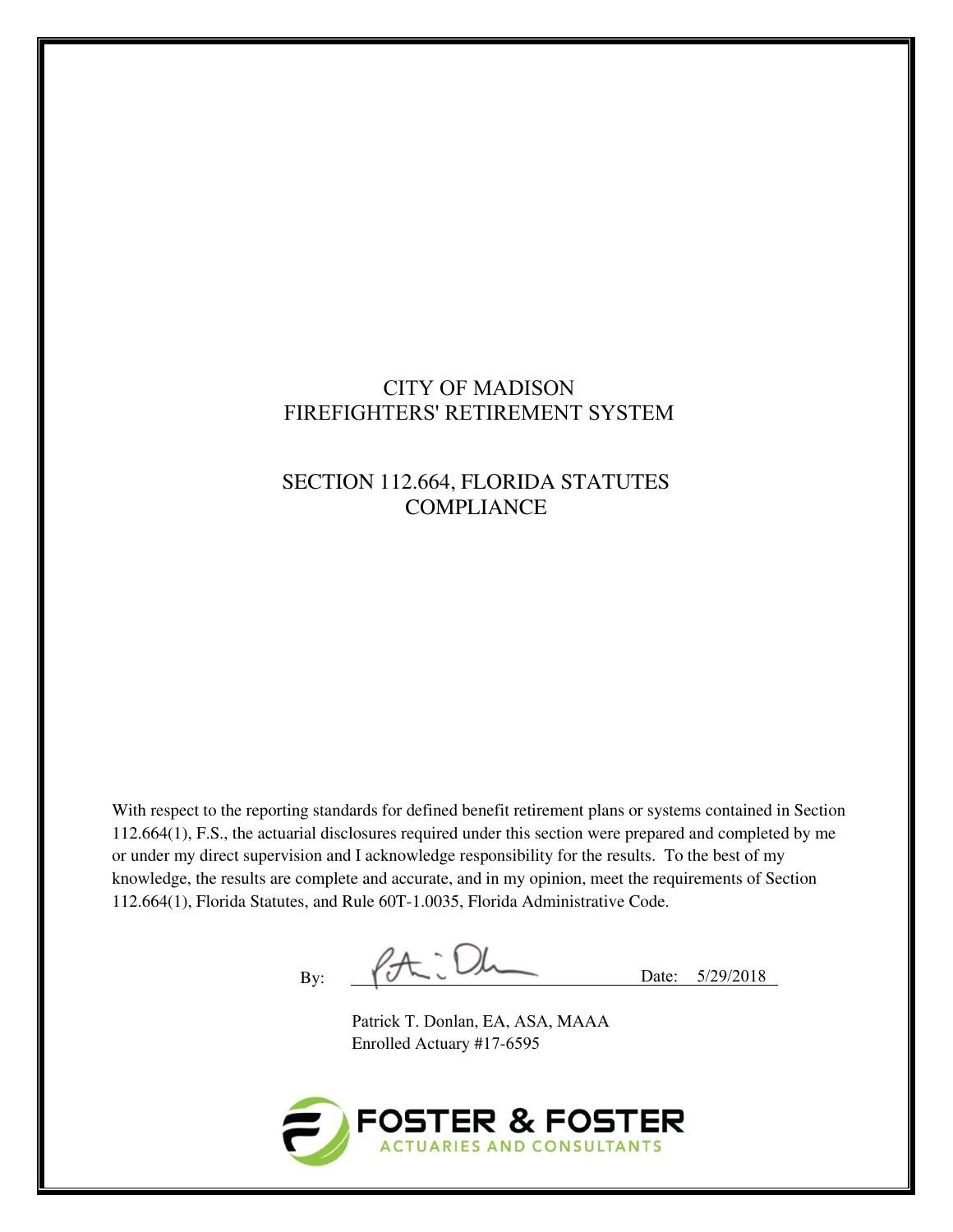When reviewing the following schedules, please note the following:

1) The purpose of producing this report is solely to satisfy the requirements set forth by Section 112.664, Florida Statutes, and is mandatory for every Florida public pension fund, excluding the Florida Retirement System (FRS).

\_\_\_\_\_\_\_\_\_\_\_\_\_\_\_\_\_\_\_\_\_\_\_\_\_\_\_\_\_\_\_\_\_\_\_\_\_\_\_\_\_\_\_\_\_\_\_\_\_\_\_\_\_\_\_\_\_\_\_\_\_\_\_\_\_\_\_\_\_\_\_\_\_\_\_\_\_\_\_\_\_\_\_\_\_\_\_\_\_\_\_\_\_\_\_\_\_\_\_\_\_\_\_\_\_\_\_\_\_\_\_\_\_\_\_\_\_\_\_\_\_\_\_

- 2) None of the schedules shown have any impact on the funding requirements of the Plan. These schedules are for statutory compliance purposes only.
- 3) In the schedules that follow, the columns labeled "ACTUAL" represent the final recorded GASB 67/68 results. The columns labeled "HYPOTHETICAL" illustrate what the results would have been if different assumptions were used.
- 4) It is our opinion that the Plan's actual assumptions utilized in the October 1, 2017 Actuarial Valuation Report, as adopted by the Board of Trustees, are reasonable individually and in the aggregate, and represent our best estimate of future Plan experience.
- 5) The "Number of Years Expected Benefit Payments Sustained" calculated in Section II: Asset Sustainability should not be interpreted as the number of years the Plan has left until it is insolvent. This calculation is required by 112.664, Florida Statutes, but the numeric result is irrelevant, since in its calculation we are to assume there will be no further contributions to the Fund. As long as the Actuarially Determined Contribution is made each year the Plan will never become insolvent.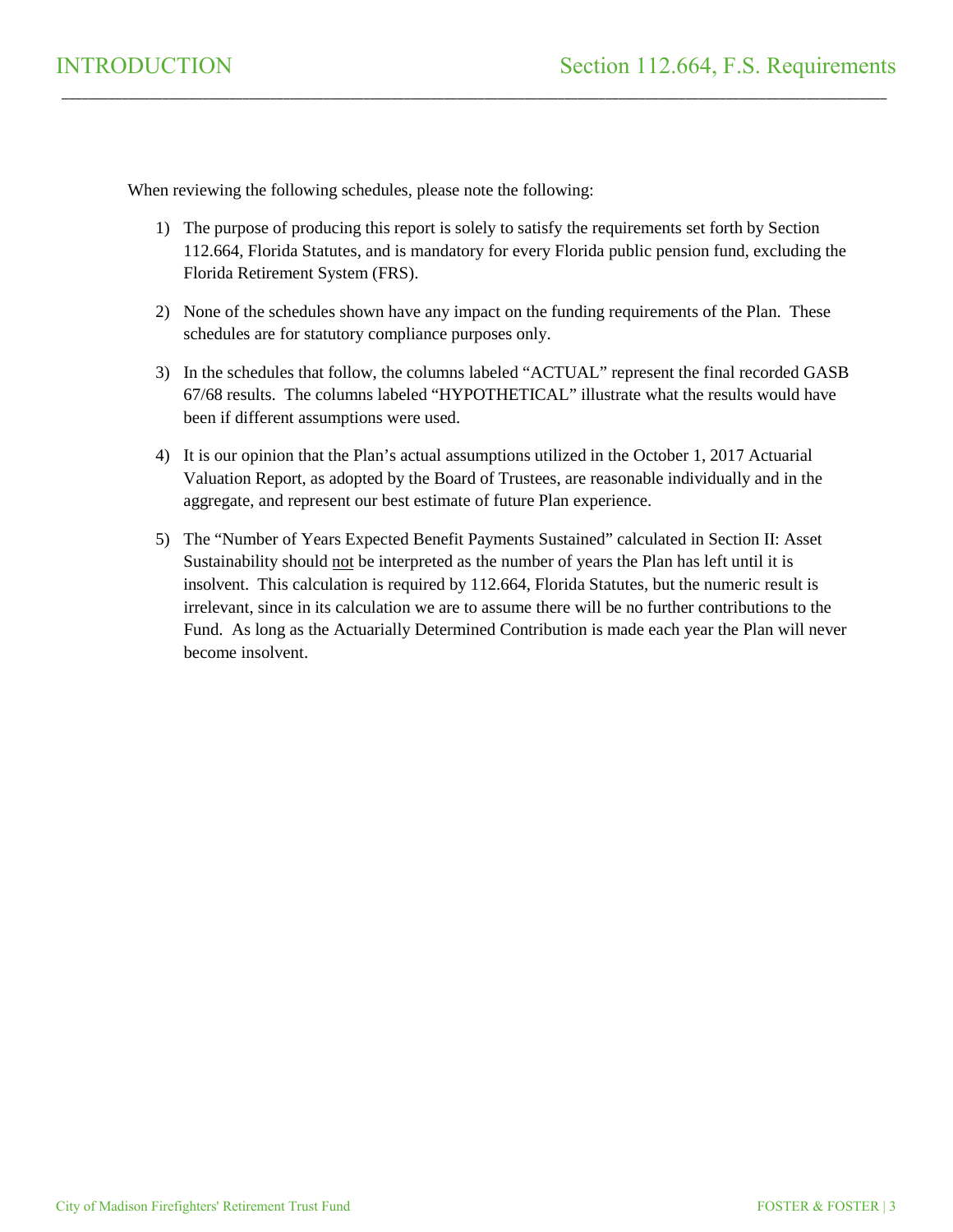### SCHEDULE OF CHANGES IN NET PENSION LIABILITY FISCAL YEAR SEPTEMBER 30, 2017

\_\_\_\_\_\_\_\_\_\_\_\_\_\_\_\_\_\_\_\_\_\_\_\_\_\_\_\_\_\_\_\_\_\_\_\_\_\_\_\_\_\_\_\_\_\_\_\_\_\_\_\_\_\_\_\_\_\_\_\_\_\_\_\_\_\_\_\_\_\_\_\_\_\_\_\_\_\_\_\_\_\_\_\_\_\_\_\_\_\_\_\_\_\_\_\_\_\_\_\_\_\_\_\_\_\_\_\_\_\_\_\_\_\_\_\_\_\_\_\_\_\_\_\_\_\_\_\_\_\_\_\_\_

|                                            | <b>ACTUAL</b>                       | <b>HYPOTHETICAL</b>              |  |
|--------------------------------------------|-------------------------------------|----------------------------------|--|
|                                            | $8.00\%$<br>RP-2000<br>Generational | 6.00%<br>RP-2000<br>Generational |  |
| <b>Total Pension Liability</b>             |                                     |                                  |  |
| Service Cost                               | 64,147                              | 101,894                          |  |
| Interest                                   | 218,896                             | 206,948                          |  |
| Changes of Benefit Terms                   |                                     |                                  |  |
| Differences Between Expected and Actual    |                                     |                                  |  |
| Experience                                 | (25,763)                            | (76,983)                         |  |
| <b>Changes of Assumptions</b>              |                                     |                                  |  |
| Benefit Payments, Including Refunds of     |                                     |                                  |  |
| <b>Employee Contributions</b>              | (224,968)                           | (224,968)                        |  |
| Net Change in Total Pension Liability      | 32,312                              | 6,891                            |  |
| <b>Total Pension Liability - Beginning</b> | 2,784,543                           | 3,459,731                        |  |
| Total Pension Liability - Ending (a)       | \$<br>2,816,855                     | \$<br>3,466,622                  |  |
| <b>Plan Fiduciary Net Position</b>         |                                     |                                  |  |
| Contributions - Employer                   | 170,795                             | 170,795                          |  |
| Contributions - State                      | 20,363                              | 20,363                           |  |
| Contributions - Employee                   | 24,715                              | 24,715                           |  |
| Net Investment Income                      | 124,918                             | 124,918                          |  |
| Benefit Payments, Including Refunds of     |                                     |                                  |  |
| <b>Employee Contributions</b>              | (224,968)                           | (224,968)                        |  |
| Administrative Expenses                    | (18, 364)                           | (18, 364)                        |  |
| Net Change in Plan Fiduciary Net Position  | 97,459                              | 97,459                           |  |
| Plan Fiduciary Net Position - Beginning    | 1,551,757                           | 1,551,757                        |  |
| Plan Fiduciary Net Position - Ending (b)   | \$<br>1,649,216                     | \$<br>1,649,216                  |  |
| Net Pension Liability - Ending (a) - (b)   | \$<br>1,167,639                     | \$<br>1,817,406                  |  |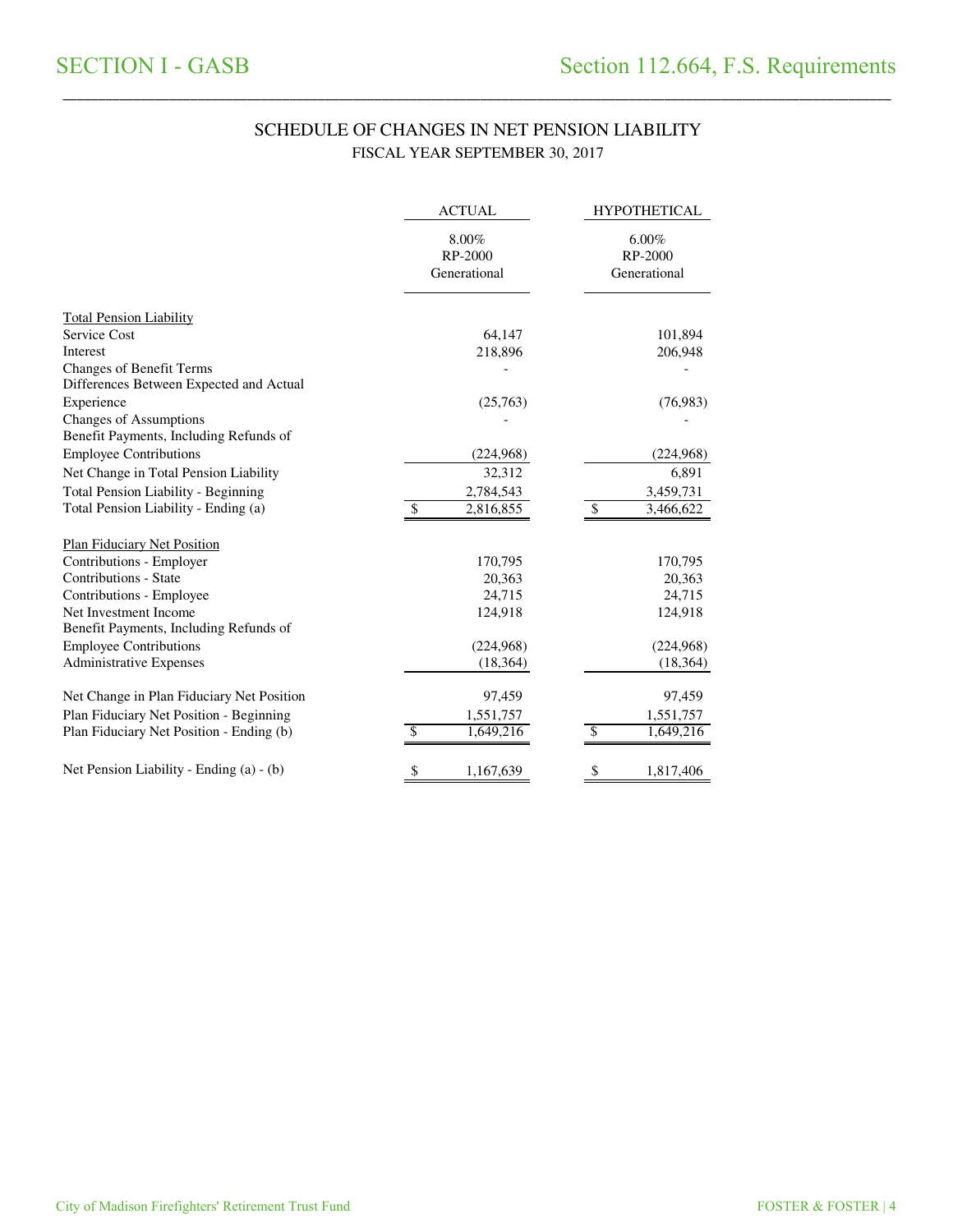#### PROJECTION OF THE NUMBER OF YEARS ASSETS WILL SUSTAIN BENEFIT PAYMENTS

\_\_\_\_\_\_\_\_\_\_\_\_\_\_\_\_\_\_\_\_\_\_\_\_\_\_\_\_\_\_\_\_\_\_\_\_\_\_\_\_\_\_\_\_\_\_\_\_\_\_\_\_\_\_\_\_\_\_\_\_\_\_\_\_\_\_\_\_\_\_\_\_\_\_\_\_\_\_\_\_\_\_\_\_\_\_\_\_\_\_\_\_\_\_\_\_\_\_\_\_\_\_\_\_\_\_\_\_\_\_\_\_\_\_\_\_\_\_\_\_\_\_\_\_\_\_\_\_\_\_\_\_\_\_\_\_\_\_\_\_\_\_\_\_\_\_\_\_\_\_

| <b>Fiscal Year</b><br>Beginning 10/1 | Projected Beginning<br><b>Fiduciary Net Position</b> | Projected Total<br>Contributions | Projected Benefit<br>Payments | Projected<br>Administrative<br>Expense | Projected Investment<br>Earnings | Projected Ending<br><b>Fiduciary Net Position</b> |
|--------------------------------------|------------------------------------------------------|----------------------------------|-------------------------------|----------------------------------------|----------------------------------|---------------------------------------------------|
| 2017                                 | 1,649,216                                            |                                  | 214,377                       |                                        | 123,362                          | 1,558,201                                         |
| 2018                                 | 1,558,201                                            |                                  | 245,321                       |                                        | 114,843                          | 1,427,723                                         |
| 2019                                 | 1,427,723                                            |                                  | 240,983                       |                                        | 104,579                          | 1,291,319                                         |
| 2020                                 | 1,291,319                                            |                                  | 236,869                       | -                                      | 93,831                           | 1,148,281                                         |
| 2021                                 | 1,148,281                                            |                                  | 233,021                       |                                        | 82,542                           | 997,802                                           |
| 2022                                 | 997,802                                              |                                  | 227,154                       |                                        | 70.738                           | 841,386                                           |
| 2023                                 | 841.386                                              |                                  | 223,129                       |                                        | 58,386                           | 676,643                                           |
| 2024                                 | 676,643                                              |                                  | 219,597                       | $\overline{\phantom{0}}$               | 45,348                           | 502,394                                           |
| 2025                                 | 502,394                                              |                                  | 215,989                       | ٠                                      | 31,552                           | 317,957                                           |
| 2026                                 | 317,957                                              |                                  | 212,713                       |                                        | 16,928                           | 122,172                                           |
| 2027                                 | 122.172                                              |                                  | 228,425                       |                                        |                                  |                                                   |

Table 1 Plan Assumptions: 8.00% and RP-2000 Generational Mortality

Number of Years Expected Benefit Payments Sustained: 10.53

This projection assumes no further contributions, assumes no further benefit accruals, and assumes Market Value of Assets earn 8.00% interest.

**It is important to note that as long as the Actuarially Determined Contribution is made each year, the Plan will never become insolvent. Furthermore, State and local laws mandate that the Actuarially Determined Contribution be made each year.**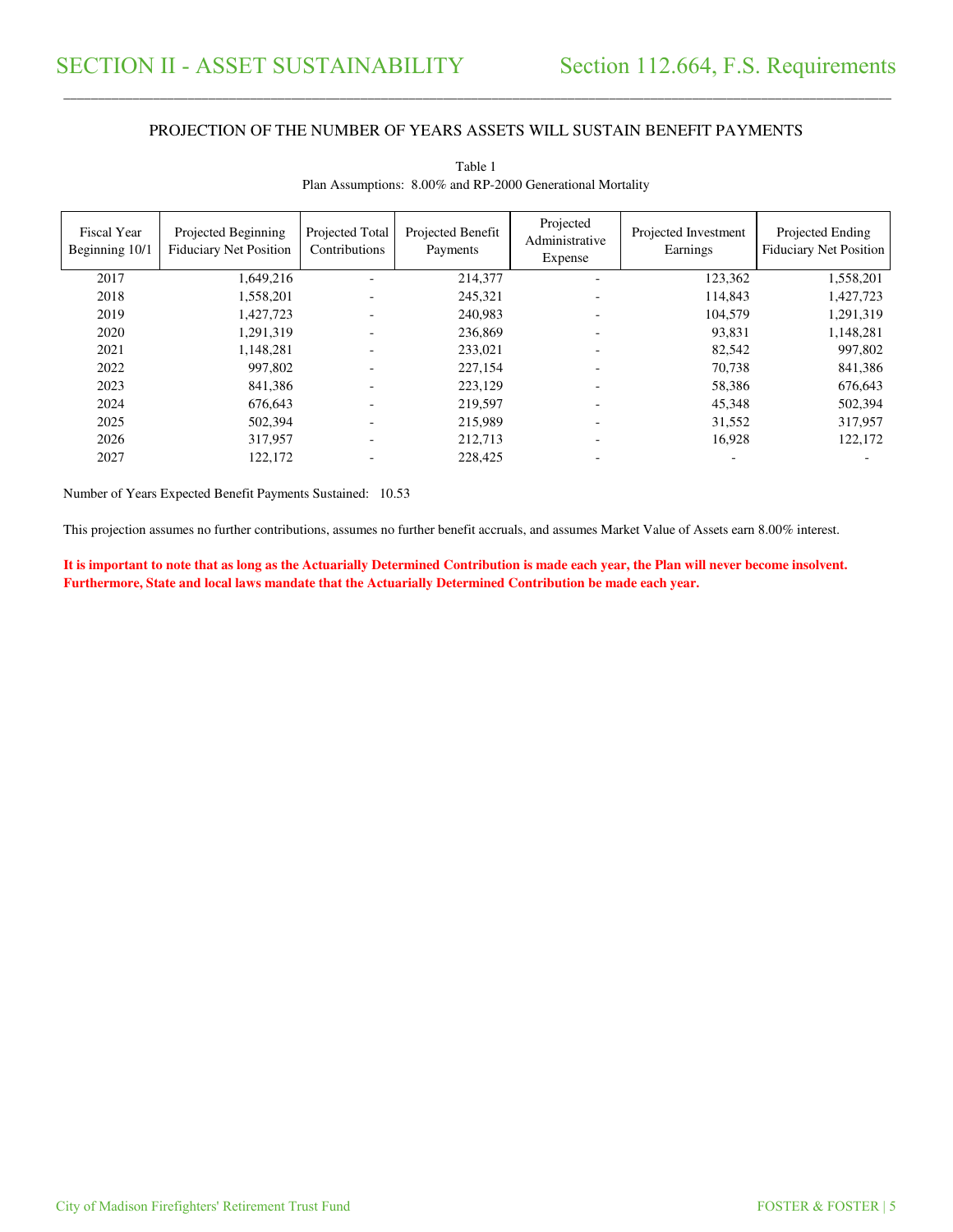#### PROJECTION OF THE NUMBER OF YEARS ASSETS WILL SUSTAIN BENEFIT PAYMENTS

\_\_\_\_\_\_\_\_\_\_\_\_\_\_\_\_\_\_\_\_\_\_\_\_\_\_\_\_\_\_\_\_\_\_\_\_\_\_\_\_\_\_\_\_\_\_\_\_\_\_\_\_\_\_\_\_\_\_\_\_\_\_\_\_\_\_\_\_\_\_\_\_\_\_\_\_\_\_\_\_\_\_\_\_\_\_\_\_\_\_\_\_\_\_\_\_\_\_\_\_\_\_\_\_\_\_\_\_\_\_\_\_\_\_\_\_\_\_\_\_\_\_\_\_\_\_\_\_\_\_\_\_\_\_\_\_\_\_\_\_\_\_\_\_\_\_\_\_\_\_

| <b>Fiscal Year</b><br>Beginning 10/1 | Projected Beginning<br><b>Fiduciary Net Position</b> | Projected Total<br>Contributions | Projected Benefit<br>Payments | Projected<br>Administrative<br>Expense | Projected Investment<br>Earnings | Projected Ending<br><b>Fiduciary Net Position</b> |
|--------------------------------------|------------------------------------------------------|----------------------------------|-------------------------------|----------------------------------------|----------------------------------|---------------------------------------------------|
| 2017                                 | 1,649,216                                            |                                  | 214,377                       |                                        | 92,522                           | 1,527,361                                         |
| 2018                                 | 1,527,361                                            |                                  | 245,321                       |                                        | 84,282                           | 1,366,322                                         |
| 2019                                 | 1,366,322                                            |                                  | 240.983                       |                                        | 74.750                           | 1,200,089                                         |
| 2020                                 | 1.200.089                                            |                                  | 236,869                       |                                        | 64,899                           | 1,028,119                                         |
| 2021                                 | 1,028,119                                            |                                  | 233,021                       |                                        | 54,697                           | 849,795                                           |
| 2022                                 | 849,795                                              |                                  | 227,154                       |                                        | 44,173                           | 666,814                                           |
| 2023                                 | 666.814                                              |                                  | 223,129                       |                                        | 33,315                           | 477,000                                           |
| 2024                                 | 477,000                                              |                                  | 219,597                       |                                        | 22,032                           | 279,435                                           |
| 2025                                 | 279.435                                              |                                  | 215,989                       |                                        | 10,286                           | 73,732                                            |
| 2026                                 | 73,732                                               |                                  | 212.713                       |                                        |                                  |                                                   |

Table 2 Hypothetical Assumptions: 6.00% and RP-2000 Generational Mortality

Number of Years Expected Benefit Payments Sustained: 9.35

This projection assumes no further contributions, assumes no further benefit accruals, and assumes Market Value of Assets earn 6.00% interest.

**It is important to note that as long as the Actuarially Determined Contribution is made each year, the Plan will never become insolvent. Furthermore, State and local laws mandate that the Actuarially Determined Contribution be made each year.**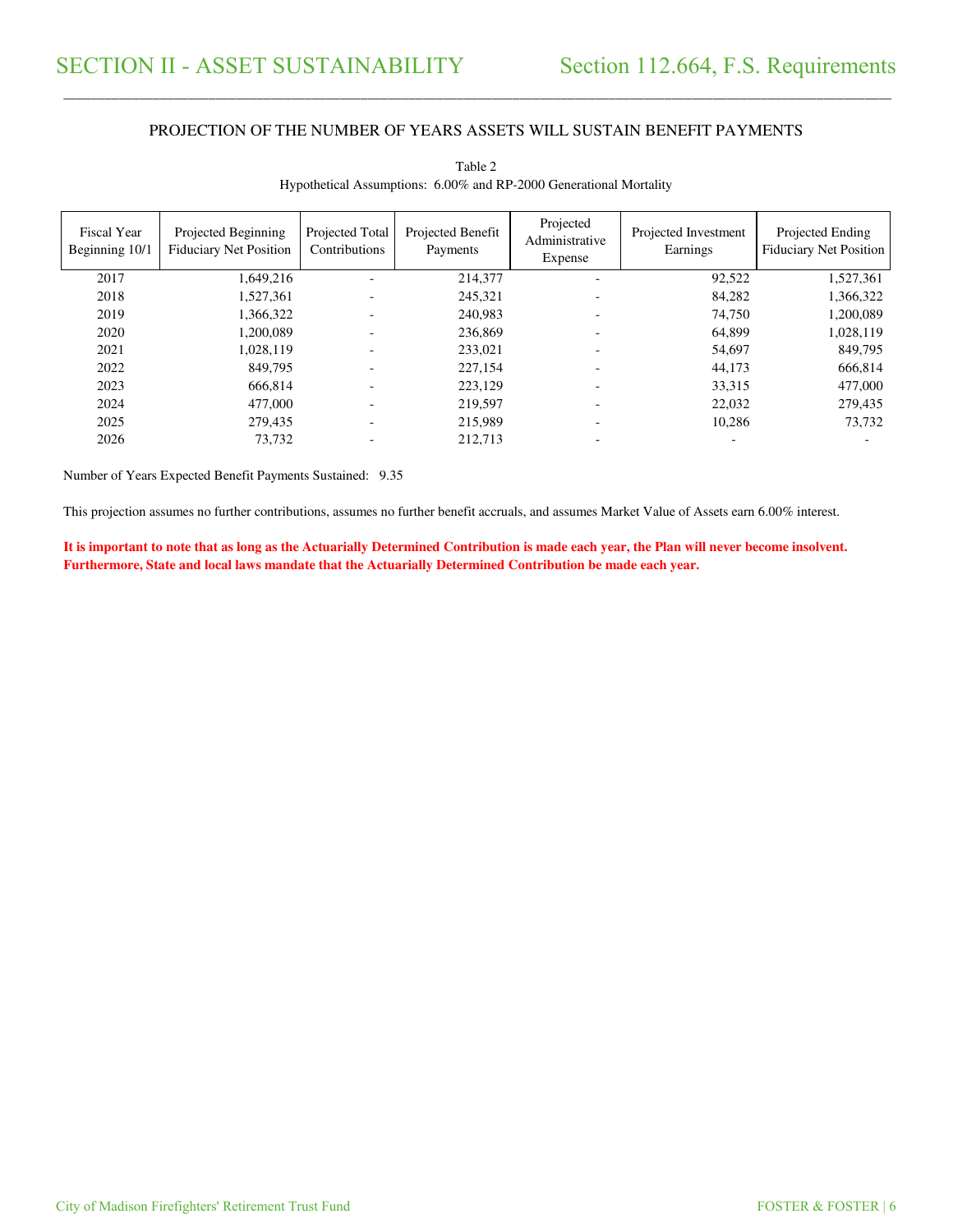#### ACTUAL AND HYPOTHETICAL CONTRIBUTIONS APPLICABLE TO THE FISCAL YEAR ENDING SEPTEMBER 30, 2019

\_\_\_\_\_\_\_\_\_\_\_\_\_\_\_\_\_\_\_\_\_\_\_\_\_\_\_\_\_\_\_\_\_\_\_\_\_\_\_\_\_\_\_\_\_\_\_\_\_\_\_\_\_\_\_\_\_\_\_\_\_\_\_\_\_\_\_\_\_\_\_\_\_\_\_\_\_\_\_\_\_\_\_\_\_\_\_\_\_\_\_\_\_\_\_\_\_\_\_\_\_\_\_\_\_\_\_\_\_\_\_\_\_\_\_\_\_\_\_\_\_\_\_\_\_\_\_\_\_\_\_\_\_\_\_\_\_\_\_\_\_\_\_\_\_\_\_\_\_\_

|                                                              | Valuation Date: 10/1/2017            |                                     |  |  |
|--------------------------------------------------------------|--------------------------------------|-------------------------------------|--|--|
|                                                              | <b>ACTUAL</b>                        | <b>HYPOTHETICAL</b>                 |  |  |
|                                                              | 8.00%<br>RP-2000<br>Generational     | $6.00\%$<br>RP-2000<br>Generational |  |  |
| Total Required Contribution (Fixed \$)                       | \$215,926                            | \$301,191                           |  |  |
| Total Required Contribution (% of Payroll)                   | 55.2%                                | 77.0%                               |  |  |
| <b>Expected Member Contribution</b>                          | 28,881                               | 28,603                              |  |  |
|                                                              |                                      |                                     |  |  |
| <b>Expected State Money</b>                                  | 20,363                               | 20,363                              |  |  |
| Expected Sponsor Contribution (Fixed \$)                     | \$166,682                            | \$252,225                           |  |  |
| Expected Sponsor Contribution (% of Payroll)                 | 42.9%                                | 64.7%                               |  |  |
| <b>ASSETS</b>                                                |                                      |                                     |  |  |
| Actuarial Value <sup>1</sup>                                 | 1,721,986                            | 1,721,986                           |  |  |
| Market Value <sup>1</sup>                                    | 1,649,216                            | 1,649,216                           |  |  |
| <b>LIABILITIES</b>                                           |                                      |                                     |  |  |
| <b>Present Value of Benefits</b><br><b>Active Members</b>    |                                      |                                     |  |  |
| <b>Retirement Benefits</b>                                   | 1,258,162                            | 1,989,230                           |  |  |
| <b>Disability Benefits</b>                                   | 12,656                               | 18,777                              |  |  |
| <b>Death Benefits</b>                                        | 6,879                                | 10,287                              |  |  |
| <b>Vested Benefits</b>                                       | 102,535                              | 181,468                             |  |  |
| <b>Refund of Contributions</b>                               | 21,582                               | 23,285                              |  |  |
| <b>Service Retirees</b><br><b>DROP</b> Retirees <sup>1</sup> | 2,128,446                            | 2,557,568                           |  |  |
| <b>Beneficiaries</b>                                         | $\boldsymbol{0}$<br>$\boldsymbol{0}$ | 0<br>0                              |  |  |
| <b>Disability Retirees</b>                                   | $\boldsymbol{0}$                     | 0                                   |  |  |
| <b>Terminated Vested</b>                                     | $\boldsymbol{0}$                     | 0                                   |  |  |
| Share Plan Balances <sup>1</sup>                             | $\boldsymbol{0}$                     | $\mathbf{0}$                        |  |  |
| Total:                                                       | 3,530,260                            | 4,780,615                           |  |  |
| Present Value of Future Salaries                             | 3,758,963                            | 4,382,888                           |  |  |
| Present Value of Future                                      |                                      |                                     |  |  |
| <b>Member Contributions</b>                                  | 266,886                              | 311,185                             |  |  |
| Total Normal Cost (Aggregate)                                | 177,505                              | 257,502                             |  |  |
| Present Value of Future                                      |                                      |                                     |  |  |
| Normal Costs (Entry Age Normal)                              | 697,159                              | 1,294,813                           |  |  |
| Total Actuarial Accrued Liability (Aggregate) <sup>1</sup>   | 1,721,986                            | 1,721,986                           |  |  |
| <b>Unfunded Actuarial Accrued</b><br>Liability (UAAL)        | $\boldsymbol{0}$                     | $\boldsymbol{0}$                    |  |  |